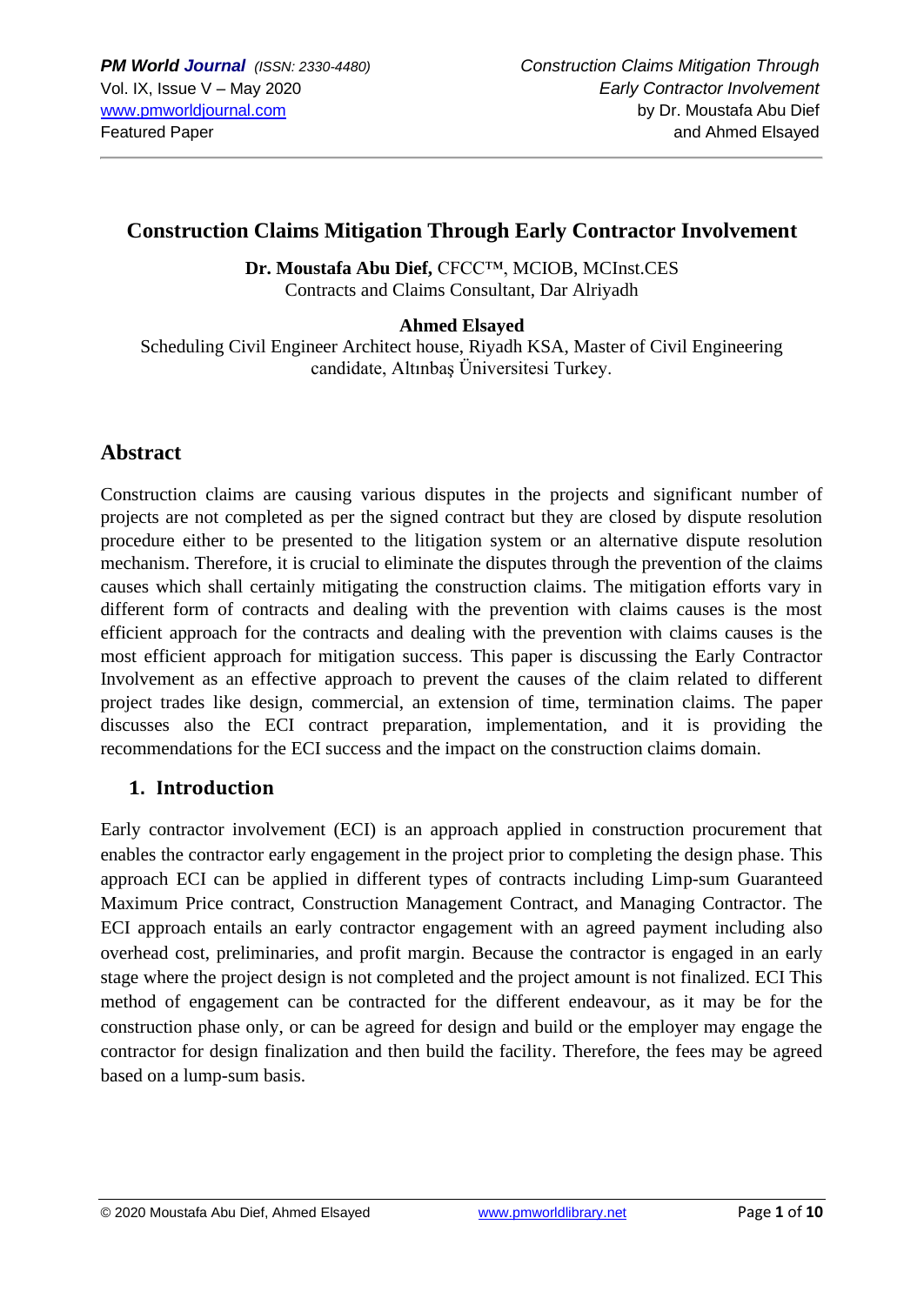# **2. Benefits for early contractor Involvement.**

The ECI approach entails different advantages as shown in figure 1.

- 1- Enables the long lead items procurement which saves time as the order is placed while the design phase is yet to be completed and it also early identifies the risks pertinent to long lead items availability and time for delivery.
- 2- The contractor can start working in distinct work portions while the design phase is ongoing, ECI is the best approach to link the project design phase with the construction phase (Löwit and Dostálová, 2014)
- 3- During the design phase, the contractor is adding value through past experience sharing, value engineering, and constructability verification which mitigates the claims classified under potential changes.
- 4- Contractor engagement can verify the cost elements which increases the cost estimation certainty as the contractor is consulting the sub-contractors and disciplines suppliers.
- 5- Overall project duration is compressed due to the fast track approach for being working on the site and procurement while the design phase is yet to be completed.
- 6- The ECI phase provides awareness and the quired information about the project to the parties. It enables joint coordination and workshops to refine the scope and project plan for the project constraints ahead of the construction phase.
- 7- The level of contractor realization is increased by the ECI approach which eliminates risks and enrich the contractor planning for the construction phase.
- 8- It is viable that ECI ensures that no commitment by the employer for final scope or final cost or legal engagement with the ECI phase contractor related to the construction phase.

Previous studies concluded that the prime advantages are: the advanced business relationship between the practitioners, the contractor design inputs, early risk identification, improved resource management and contract preparation which eliminates claims and ensures project success (Rahman and Alhassan, 2012).



*Figure 1 Benefits of ECI approach*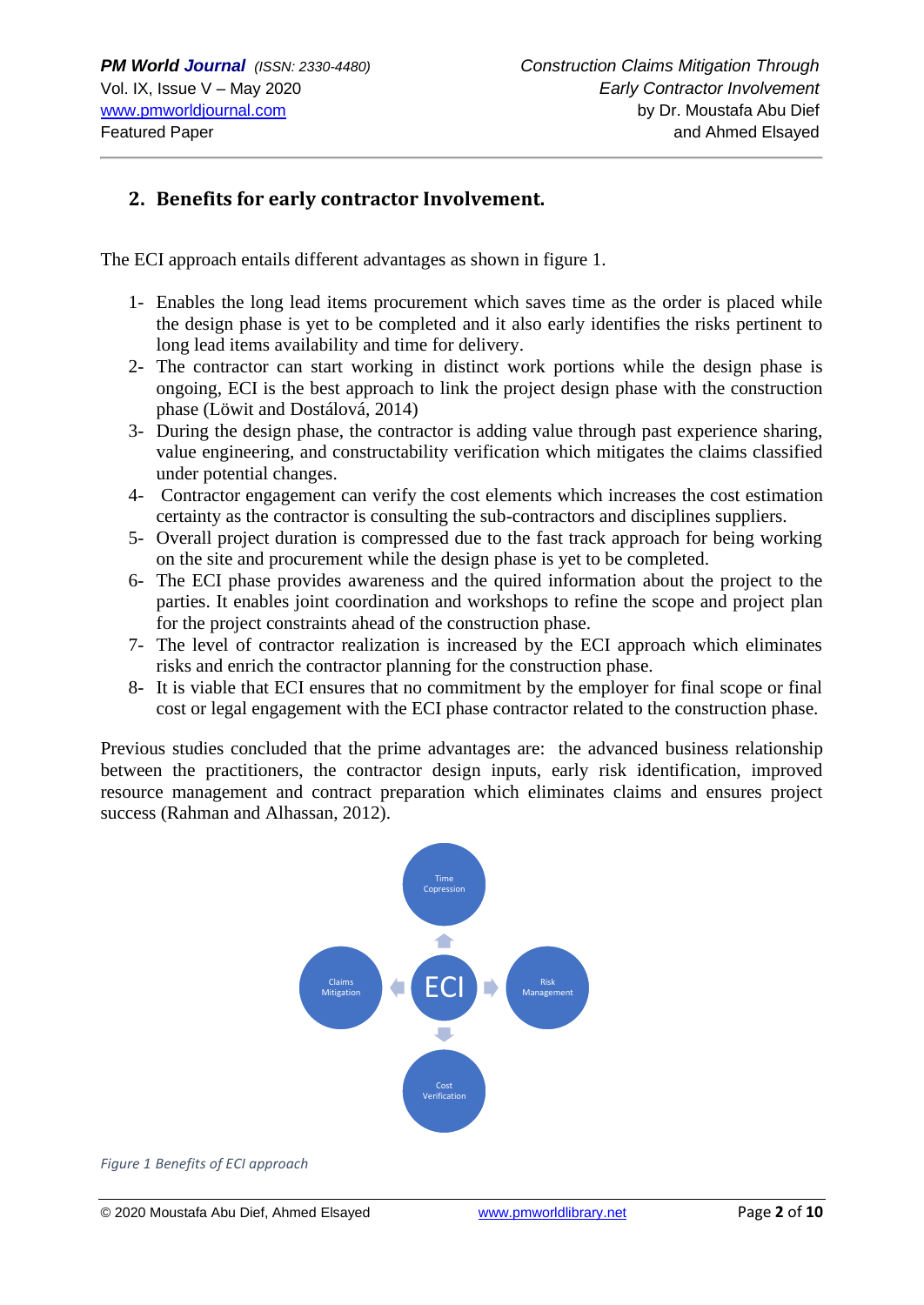#### **3. Lump-Sum contracts versus ECI approach**

- a. In the traditional Lump-sum contract the employer had agreed with the contractor for the contract amount deemed sufficient to complete the project. For the ECI approach, the contractor is assigned for and ECI engagement with an agreed fee for a specific endeavor as the employer had not reached the project amount due to incomplete design.
- b. The Employer in the ECI approach employs some of his trust worthy contractors where they had completed together past successful business relationship and proved transparent and honest performance. The involved contractor will be subjected to different confidential project information. He will carry on the subcontract tender process and vendor proposals submissions in order to provide potential cost and commercial advice regarding design change on material selection that impact the cost. The contractor in this situation needs to be working as a nominated and preferred potential contractor in order to avoid the bidding culture and burden influence.
- c. The contractor in ECI tendering provide the cost of the preliminaries in addition to the construction phase margin rates should be applied in the construction phase proposal.
- d. The Employer in the Lump sum contracts prepares a bid and invites different contractors to submit their technical and commercial proposals in a competitive culture. The competing price is more certain and may be less than that received through ECI but it implies the technical and cost risks which entail project control complications to mange the potential risks and probably significant amount of changes, which may be disputed and provide the fertilizer for construction claim.
- e. The engagement of the LS contractor will be project oriented where the contractor works to maintain the project constraints and ensures his own interests, nevertheless, if any contradiction with the employer's interests. In the contrary, the ECI contractor is deemed to be in the initial stage a project partner with the employer and provides the proper technical and commercial support.
- f. The ECI contractor may be subjected to conflict of interest challenge during the initial stage for being contributing to design and a contraction project planning. The contractor may find himself in the situation to select material and designs that his company cannot benefit as from another alternative where he is capable and even maybe a manufacturer or specialized in an alternative.

### **4. Applying ECI in different types of contracts**

#### **I. Framework agreement**

Procurement procedure to procure different goods and services in an identified period, which I applied in KSA extensively with ALRAJ band and ZAMIL, Tatweer for 20 years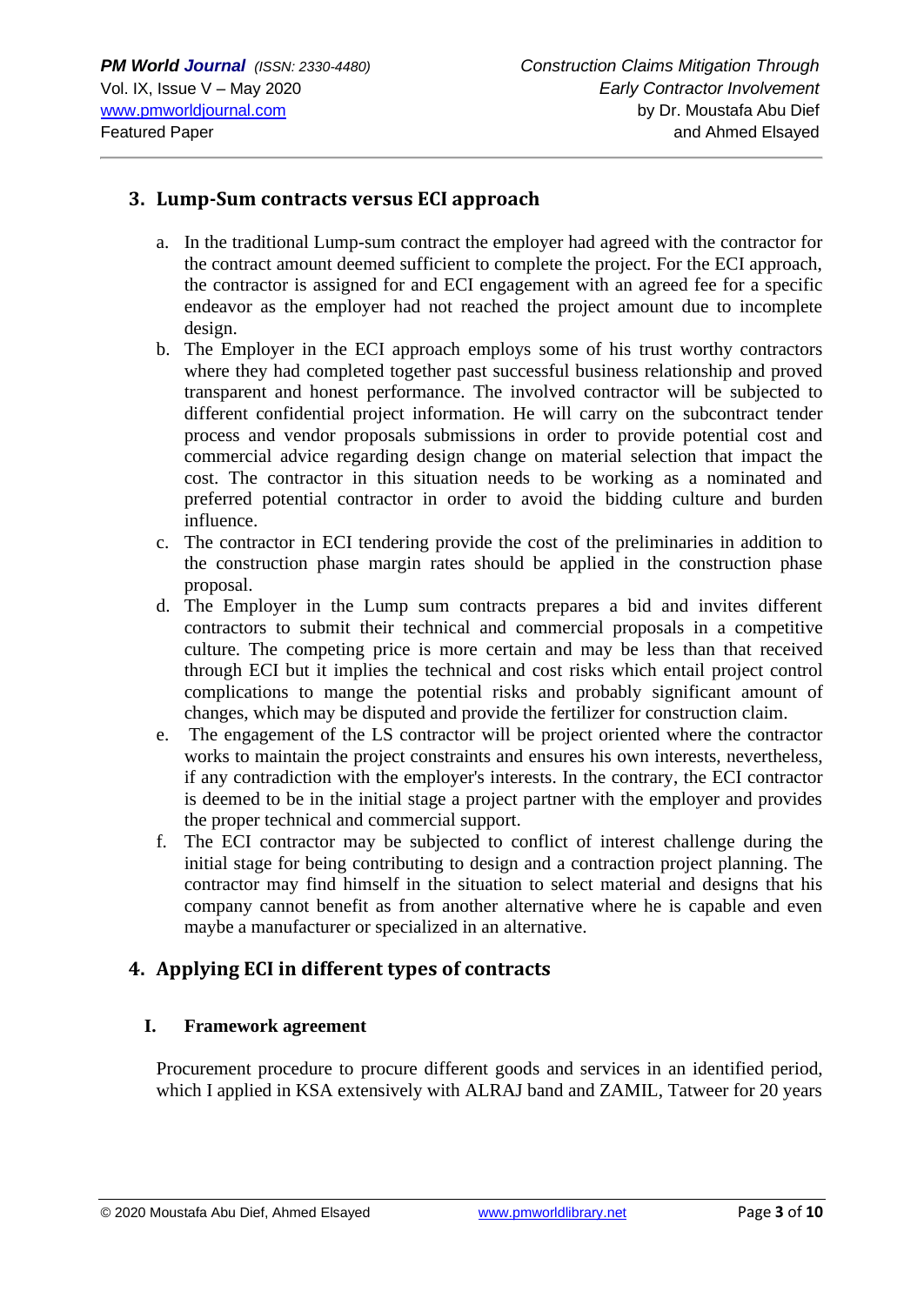#### **II. Design and built contract**

It is applied under one or two stages and through FIDIC forms or KSA administrative contract.

#### **III. Guaranteed maximum price contract**

The GMP is a type of managing contractor agreement in which the contractor shall exert the best endeavor to maintain the contractual agreed maximum price. It valuable to consider that ECI in the early stage is considering less certain project cost and the employer should incorporate significant risk contingencies. The employer also should consider the cost of any instructed changes he may issue after signing the lump sum contract.

#### **IV. Construction Management**

The Employer engages a construction manager as an employer representative to manage the project based on an agreed amount for management activities in addition to providing the preliminaries. The employer also engages contractors to carry on the work and any contractor's default is at the employer's risk. The employer pays to the contractor upon recommendation by the construction manager.

#### **V. Managing Contractor**

This strategy is considered to operate the same as Construction Management with two practical differences. The first is that the Managing Contractor MC is employed as the main contractor who hires different contractors for every discipline/package. Second, the main contractor is liable for the hired contractors' defaults and deliverables. The MC contract may be under a cost-plus contract or LS contract, in the case of the cost-plus contract it remains the MC responsibility to provide detailed auditable cost record for the hired contractor in order to enable to review and verify the cost that is due to apply the agreed percentage to be paid to the MC.

#### **VI. Competitive dialogue,**

Procurement procedure suitable for complex projects

#### **VII. Negotiated procedure**

The same like competitive dialogue but suitable for simple projects

### **5. ECI Contracting Strategy**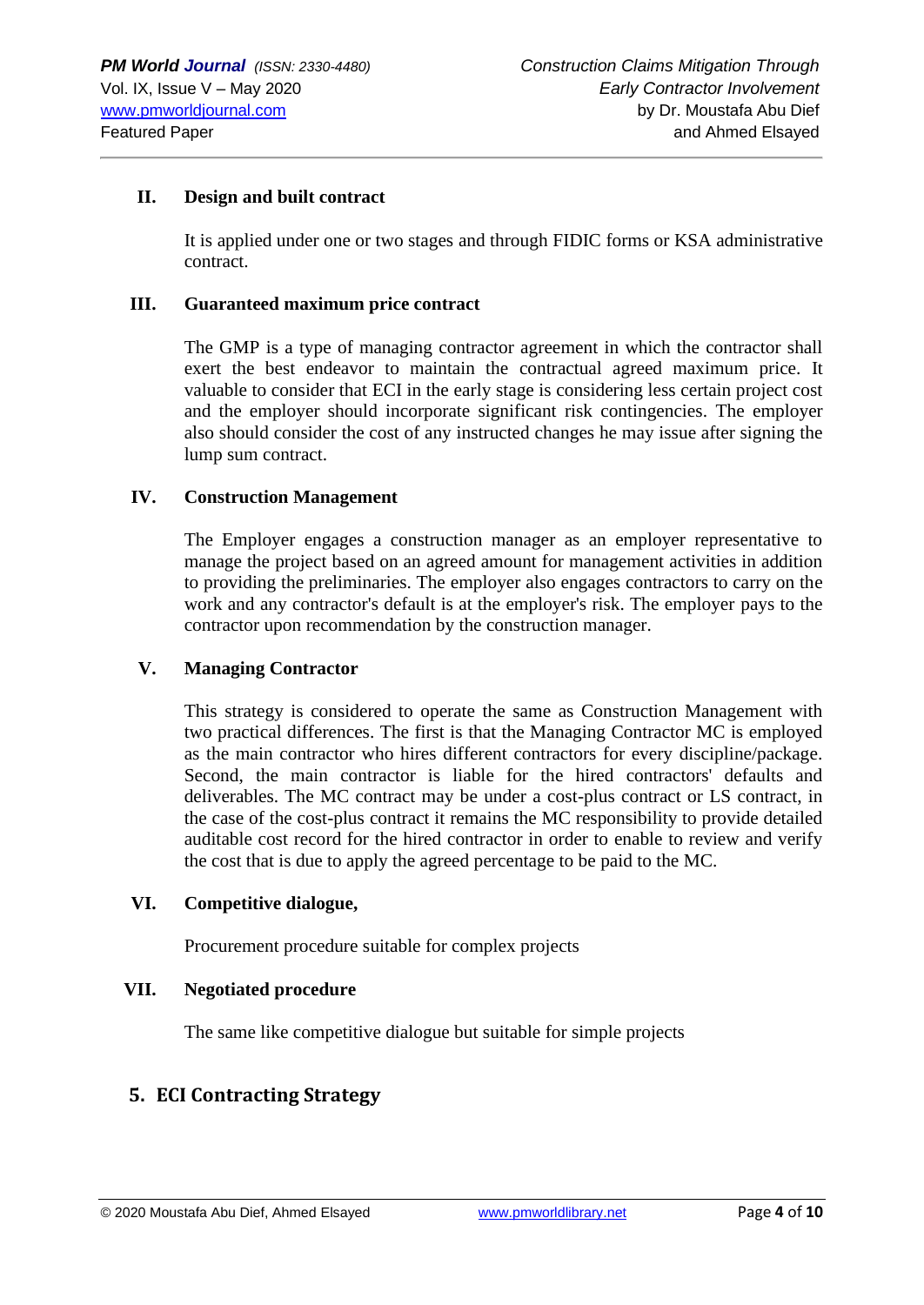### **I. Employer driven approach**

In the early stage of the design, it is viable to agree with the contractor or CM or the MC for the cost-plus contract strategy which will be restrained to achieving a certain level of design progress. While the design development is moving forward, and the agreed level of design development is achieved. It is preferred to accomplish the complete design with a level of detail complying with the required BIM model (4D or more) and contract documents to be prepared. It becomes more practical to go into the contract closeout process and contract under the Lumpsum contract. This approach is more successful in the private sector as it may involve the contractor/s for free with a promise to be awarded the construction phase. It is used frequently with the chain of projects like bank branches, restaurants, and schools.

### **II. Two Stages contract strategy**

The employer invites a suitable number of qualified contractors to submit a proposal based on preliminary design and complete employer requirements. The employer selects a suitable proposal and negotiates with the potential contractor for a design and build contract based on the contractor's screened proposal. Hence, the employer enters into an agreement for the design and build contract in two stages the first stage is to provide descriptive Lump-sum priced proposal with a design-built contract document and sufficient illustrative design that enables the employer/stakeholder to make an informed decision based on their project perspective and needs, this stage is referred to the early contractor involvement. The first stage agreement mainly is paid under a cost-plus basis. Further to the employer acceptance for the proposal and after due technical and commercial negotiations, the employer may decide to enter an agreement for the second stage which incorporates a Lump-sum design and build contract based on the agreed contract document and the illustrative design where the contractor develops the detailed design and construction drawings and BIM model that suites the employer requirements  $(4D - 5D - 0r)$ else agreed).

### **5.1 Early Contractor Involvement Agreement**

The ECI stage agreement is providing the contractual relationship between the employer and the contractor in this stage in addition to procedure to move forward into the construction stage in case the contract parties agree to continue the business. The ECI contract includes the ECI conditions, and the parties may agree for an appendix that includes the construction phase conditions and contract contents that may be used on the employer discretion as he maintains the right to invite more tenderers and he is not bounded by the ECI phase contractor to continue in the construction phase. In some cases, I applied the ECI contract agreement as a stand-alone contract for the design phase or preconstruction phase and the construction phase contract was deferred to be negotiated between the parties in the due time. The ECI contract document includes different documents akin construction contract forms and for the purpose of this paper, the author will discuss the common scope of work included in this type of contract.

### **5.2 Contract Scope of Work for ECI**

The SOW includes the deliverables required from the contractor to complete the ECI phase. The contractor in this engagement should provide the following: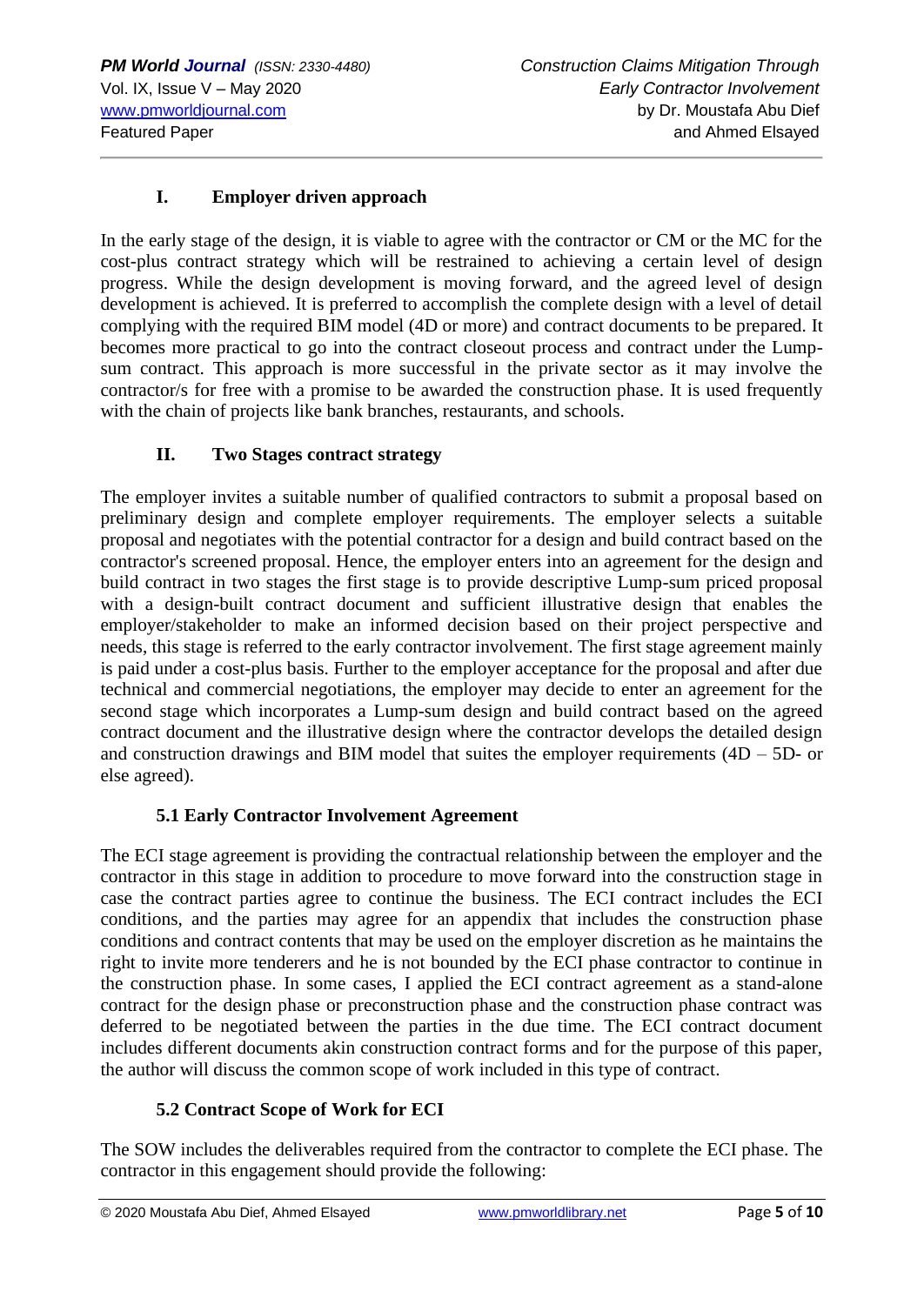- a. Clear and specific proposed scope of work.
- b. The contractor should prepare a complete proposal to execute the proposed SOW on Lump-sum basis with a cost break down to identify the cost of each component of the SOW. Additionally a work schedule and method statement for the proposed scope of work. It is worthy to emphasis on the importance of the schedule being provided by an experienced contractor as it will eliminate the chance to claim for an extension of time for procurement subject or non-available material and delays by third part.
- c. The Value Engineering selected options and outlines.
- d. The contractor will provide site visit report with its findings and test report.
- e. Design coordination and cost planning with the employer.
- f. Subcontract management, requesting quotations, and analyze and recommend suitable proposals.
- g. General obligation including contract privity, confidentiality, standard of care, the contractor obligation to maintain the employer interest and perform the services with due care.
- h. The SOW/ECI duration shall be mentioned, and the extension of time procedure is to be agreed. The complete Lump-sum proposal is the prime deliverable and entails the ECI phase completion.

The employer team and other selected stakeholders start working with the contractor from the start of the ECI and coordinate in the design, all SOW and the agreement deliverables through the ECI phase. In certain projects where the ECI phase contractor is awarded the construction phase, the employer team is novated to the contractor to continue the with construction phase.

#### **5.3 Challenges in applying ECI**

The ECI has some challenge to comply with the procurement regulations in the public sector should they need to apply it in an administrative contract. The challenge may be the strict competition and tendering procedure. This procedure mandates the authority to apply equity with all vendors and contractors and it does not account for the trustworthy contractor or is working with the authority in successful projects. All contractors are the same in the starting point by applying the prequalification system that screens the contractors to a shortlist. However, the public authority can still implement the ECI through different bases like direct purchase order with a contractor of unique or specific experience. It can be also applied in case of seeking a preliminary design solution. The authority frequently applies the ECI in the form of design and build contract in one stage based on the employer preliminary design and the employer requirements. General challenges in applying the ECI are that it is not practical for small projects as the cost-benefit ratio does not encourage the employer. Another challenge comes from the contractor side as he may not maintain his interest to continue in the project after completing phase one or some of his team members leave the project and the learning curve may dropdown to restart with a new team.

### 6. **Potential claims in ECI engagement**

Akin all construction contracts the ECI agreements have the risk of potential construction claims which need diligent management and control. The ECI can proactively mitigate the construction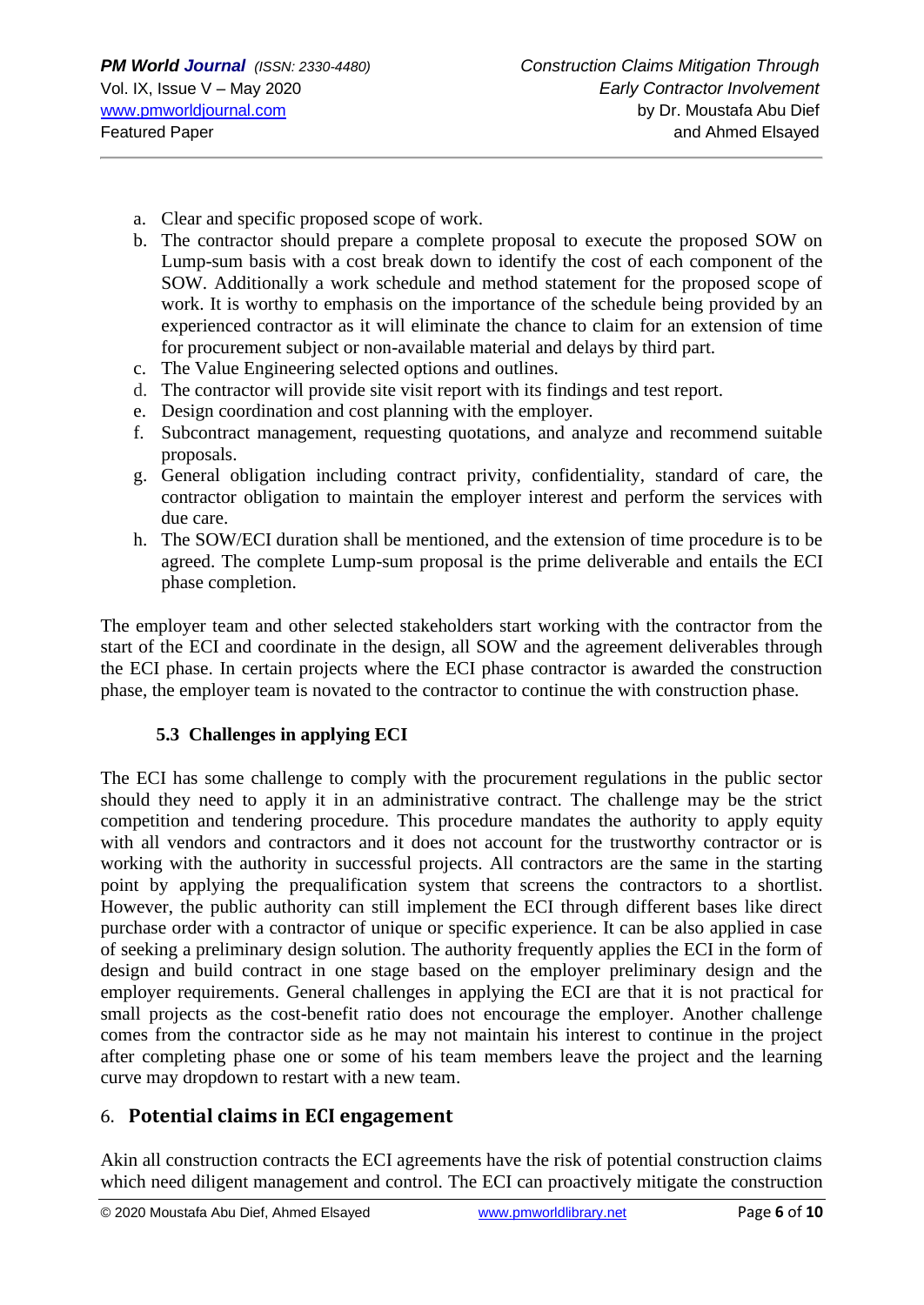claims through dealing with the root cause of the claim and breaking the link of causation by early involvement of the contractor. Impact for the purpose of this paper the author will emphasis a certain number of claims causes and demonstrate the mitigation approach.

#### **i. Design claims**

In ECI contract the contractor is early engaged in the design phase and shares his experience in the design solutions and design deliverables. From construction claims prospective the contractor will have no justification to submit a claim in the construction phase for incomplete or improper design as he will not be able to prove the chain of command:



*Figure 2 Obligation Breach Claim Chain*

### **ii. Extension of time claim**

The contractor SOW in the ECI engagement includes a time schedule for the construction phase to be prepared by the contractor. Since the contractor became acquainted with the project requirement, duration and scope the project duration are deemed defined in high certainty and the work can be completed in the defined time without pressure on the construction phase which generates claims evolving from the project improper duration.

#### **iii. Scope claim**

The Lump-sum contract documents are prepared by the ECI contractor for the construction phase through a coordinated effort with the employer and project stakeholders which provide comprehensive construction scope with the prior buy-in. The constructive change or claims for incomplete scope here becomes infrequent, and the claims in this area are simply challenged through the ECI engagement analysis and the original employer requirement which was the base for the project design and Lump-sum contract SOW.

#### **iv. Liability Claims**

For the claims for design defaults or professional indemnity that may arise, is transferred in this ECI to an insurance company to carry the liability insurance for the public and the professional indemnity insurance PII as well.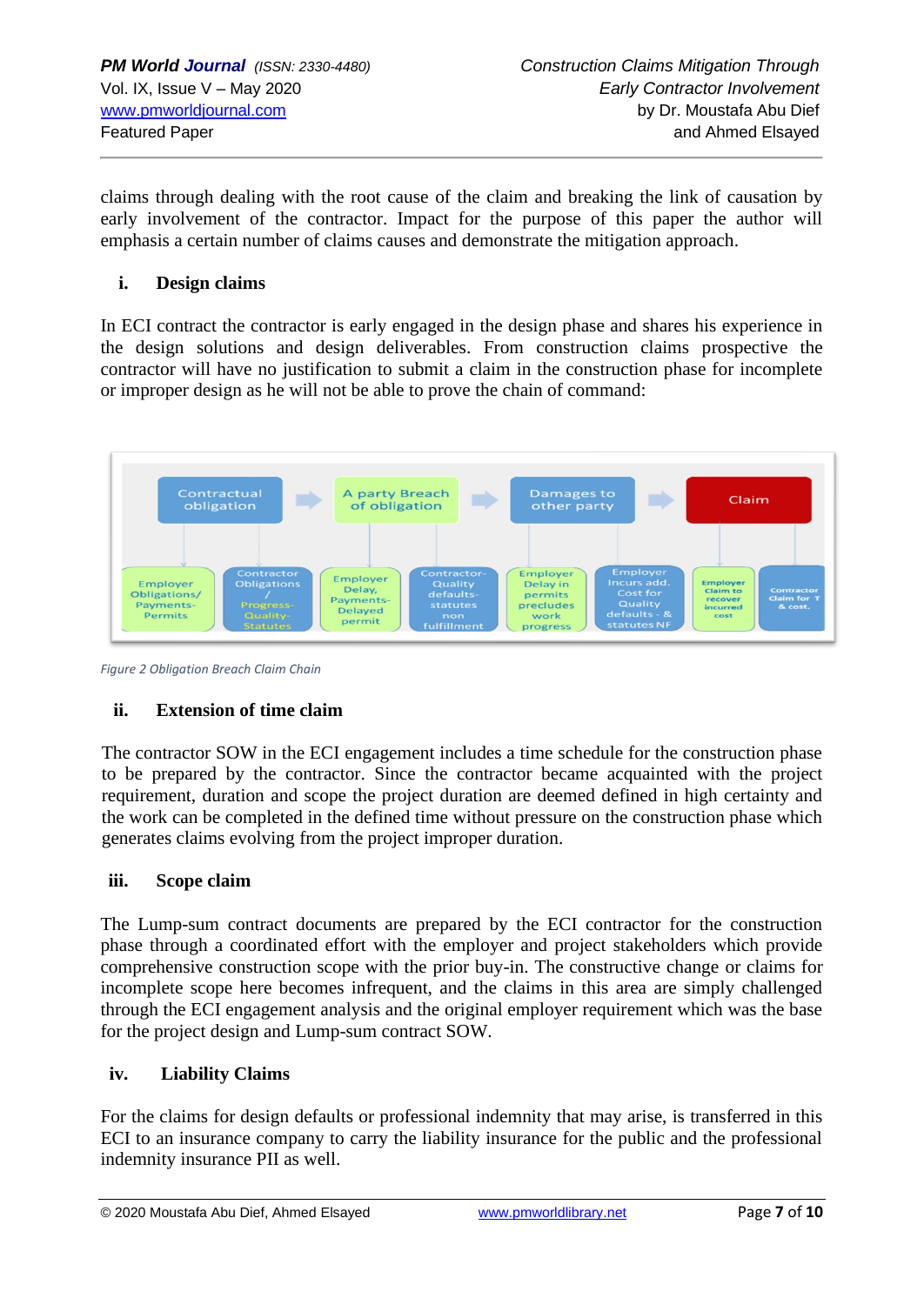#### **v. Termination claims**

The implementation of the termination clause in ECI contract is seldom because of the involvement of the contractor in all contract preparation stage. The business relationship between the trustworthy contractor and the employer of high reputation and having series of projects that attract the contractors, enable the parties to avoid applying such choice or terminate the project in a disputed situation. Due to the consistent relationship between the parties, the termination clause is drafted in the language that facilitates the unexpected termination which may be the last choice by the parties and probably termination for convenience, not for default by a party.

As the termination claim is actually a synergetic effect of many risks and different type of claims so this type of claims is mitigated through managing the root causes of different claims types and the selection of a trustworthy contractor who will prioritize the win-win solutions and maintains the business relationship with the employer.

The impact of different advantages of ECI approach and different claims types provides the mitigation achieved from applying ECI approach as shown in figure 2.



*Figure 3 Impact of ECI approach on construction claims*

### 7. **Conclusion**

The ECI approach is a mechanism used either with the stander forms of contracts like the "FIDIC" forms of contracts, Yellow Book for the Plant and design built and the X22 NEC4 or it may be tailored to suit the specific project and its parties. The ECI contract may be applied in two stages and for one contractor or it may engage different contractors one for every stage. The ECI approach can be used for the improvement of the project success certainty and mitigation of the most potential construction claims. The influence of ECI proved to mitigate different types

.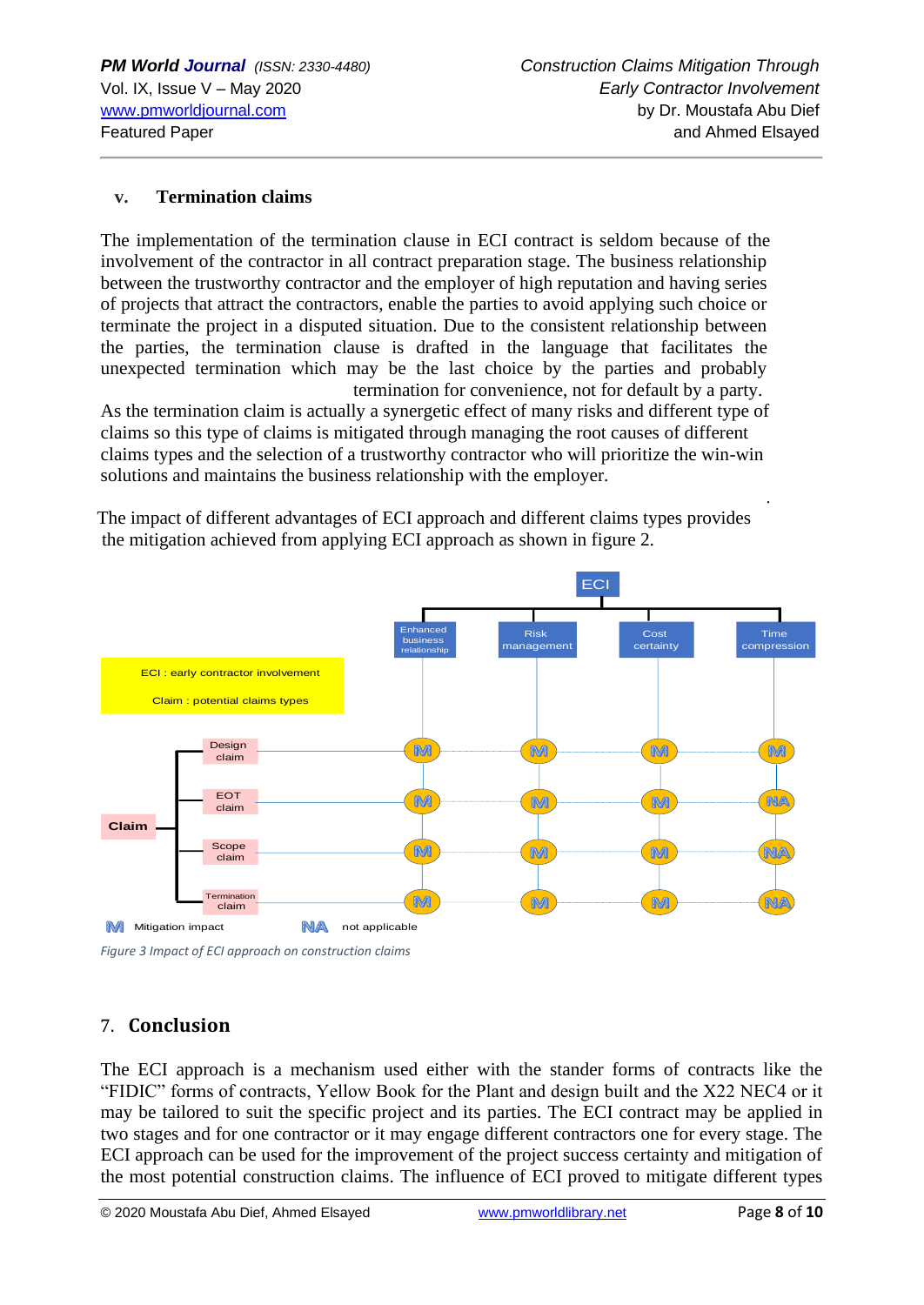of claims like design claims, an extension of time claim, scope claim, liability claims, termination claims. The paper recommended some success factors for the ECI application to be ensured by the practitioners to ensure project success and mitigate the construction claims.

# **References**

- 1. Wondimu, P. et al., (2017). Implementation of Early Contractor Involvement (ECI) in Norwegian Bridge Projects Procurement.
- 2. Löwit, H. & Dostálová, M. (2014). Defining of decision-making criteria for optimum construction procurement system selection for public works.
- 3. Oteifa, S. and Abu Dief, M. (2016), Application of FIDIC Contracts in Construction Claims and Arbitration. IntJRecentSci Res. 7(9), pp. 13351-13356.
- 4. Rahman, M. & Alhassan, A. (2012). A contractor's perception on early contractor involvement. Built Environment Project and Asset Management, 2, 217-233.
- 5. Seppälä, C. (2005) Contractor's Claims Under the FIDIC Contracts for Major Works. In: International Construction Contracts and Dispute Resolution Co-Hosted by ICC and FIDIC in partnership with The Cairo Regional Centre for International Commercial Arbitration. Semiramis Intercontinental Hotel, Cairo, Egypt April 9 – 10, 2005
- 6. Totterdill, B. (2006) FIDIC users' guide a practical guide to the 1999 Red and Yellow Books 2nd ed. London: Thomas Telford Publishing.
- 7. Walker, D. H. & Lloyd-Walker, B. Understanding early contractor involvement (ECI) procurement forms. Twenty-Eighth ARCOM Annual Conference, Edinburgh, 2012. Twenty-Eighth ARCOM Annual Conference, Edinburgh, 5-7. Walker, D. H. & Lloyd-
- 8. walker, B. M. (2015). Collaborative project procurement arrangements, PMI. Williams, T., Williams, M. & Ryall, P. (2013). Target cost contracts: adopting innovative incentive mechanisms to improve the project delivery process. Management, 759, 768.